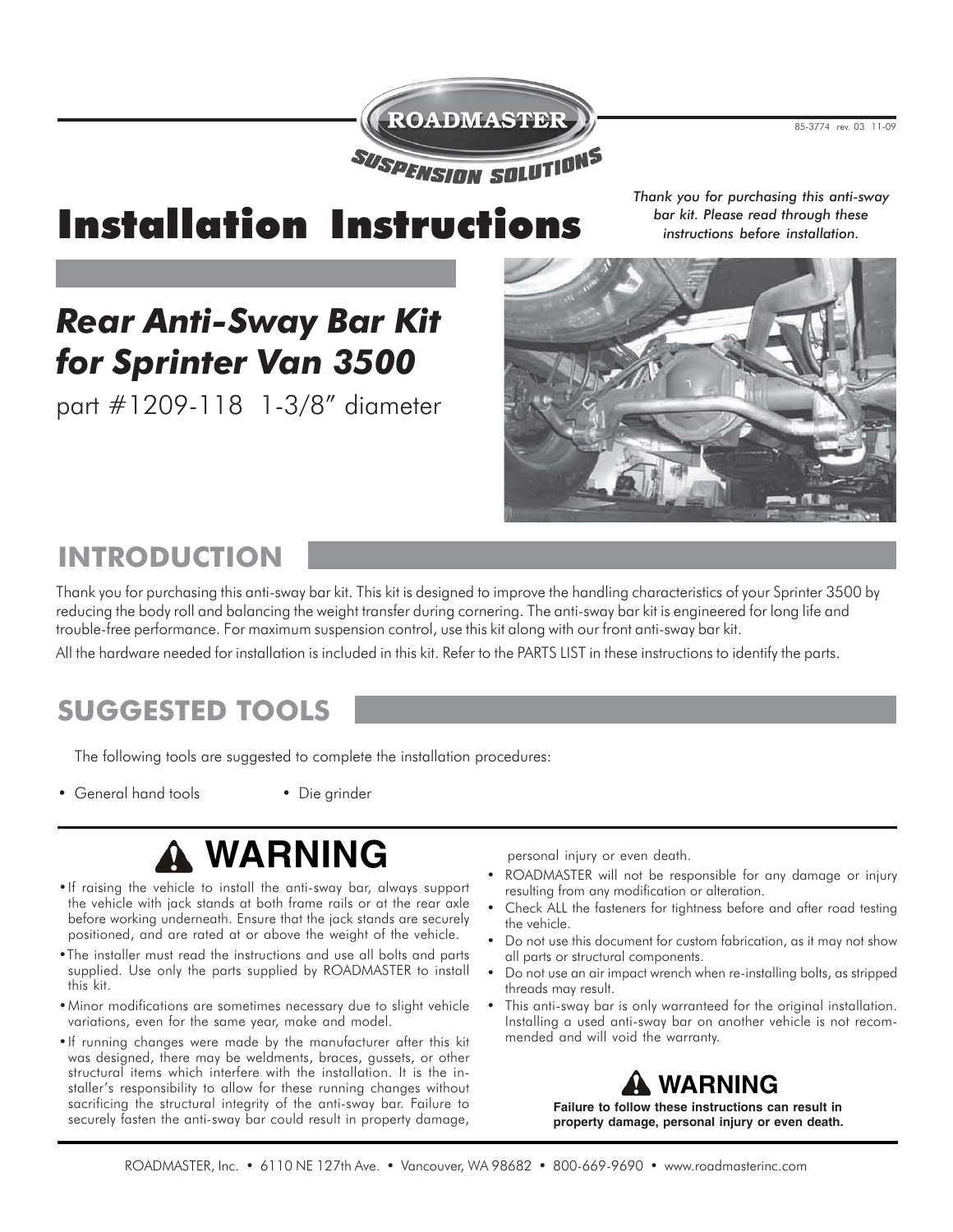## **PARTS LIST**

| Part #1209-118              |                 |                                       | 5 |  |
|-----------------------------|-----------------|---------------------------------------|---|--|
| Part #                      | Description     | Qty                                   |   |  |
| <b>B140</b>                 | <b>Bracket</b>  | $\sqrt{2}$                            |   |  |
| $\overline{2}$<br>205219-10 | Bushing         | $\overline{2}$                        |   |  |
| $\mathsf 3$<br>205227-00    | Bushing         | $\sqrt{4}$                            |   |  |
| 205507-00<br>$\sqrt{4}$     | Sleeve          | $\overline{2}$                        |   |  |
| $\sqrt{5}$<br>400011-30     | Grease Aqualube | $\begin{array}{c} \hline \end{array}$ |   |  |
| $6*$<br>200544-00           | $Loc$ Tite      | $\begin{array}{c} \hline \end{array}$ |   |  |
| 580037-00<br>$7^*$          | Anti-sway bar   | $\overline{\phantom{a}}$              |   |  |
| *not pictured               |                 |                                       |   |  |

### *Free Extended Warranty*

 *You must accurately and completely fill out and mail the product registration card within thirty (30) days from the date of purchase to qualify for your warranty. If we receive your card, completely and accurately filled out, within twenty (20) days from the date of purchase, we will extend the coverage to a total of two (2) years at no extra charge.*

 *Your product registration is an important record for ROADMASTER to keep in touch with you. It also enables us to expedite any future claim, update or recall that may arise concerning our products.*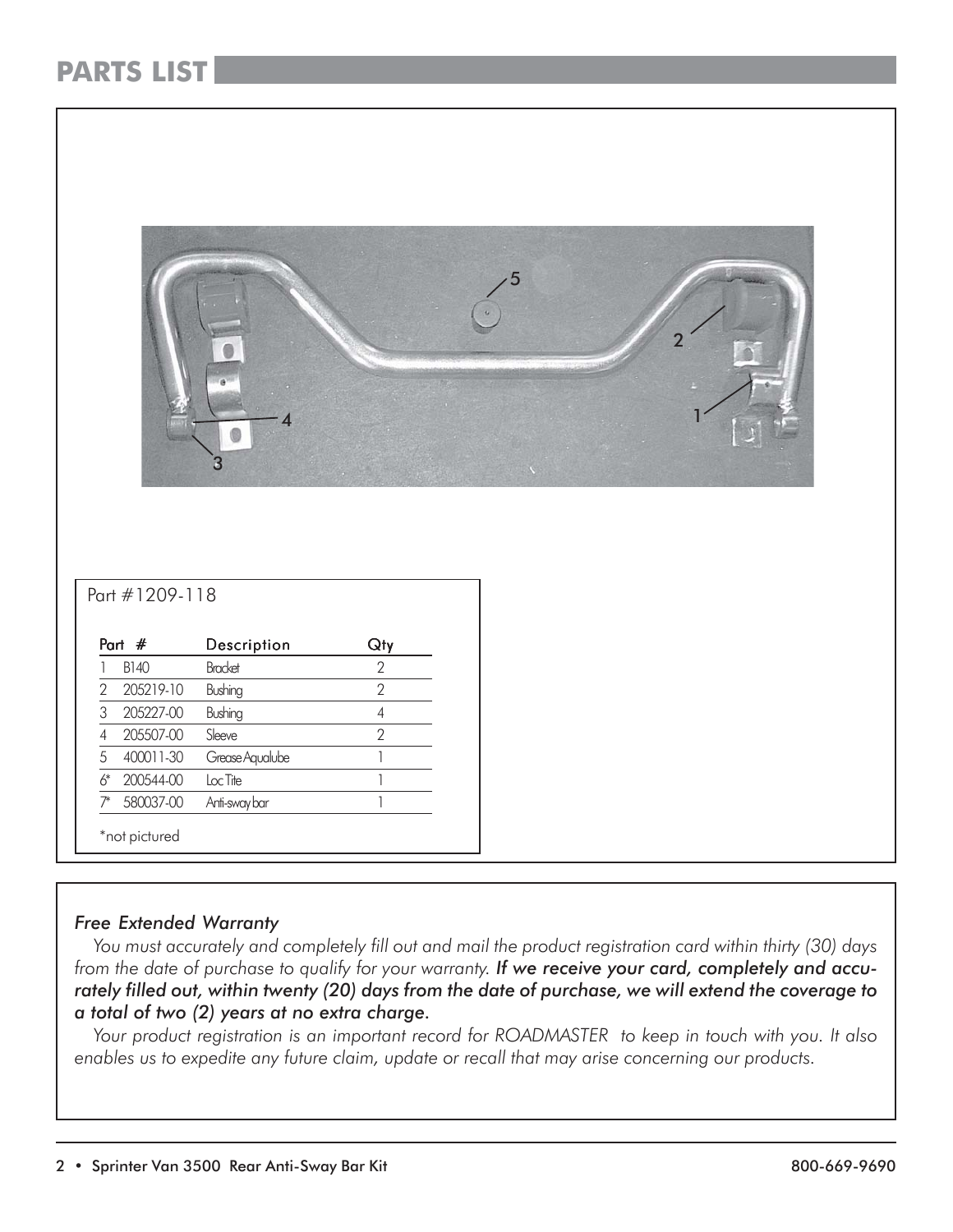### *The following instructions must be followed in the order listed to ensure a proper installation and to preserve the ROADMASTER warranty.*

1. Remove the factory anti-sway bar from the axle.

Figure 1

Do not disconnect the endlinks from the frame (Figure 1). Retain all hardware, you will be using it later.

## **WARNING**

The anti-sway bar is heavy, and may cause property damage or personal injury if it falls on equipment, engine components or any part of your body. Ensure that the anti-sway bar is supported and that you are out of the way when removing the brackets.

Failure to follow these instructions may cause property damage, personal injury or even death.

### 2. Install the new anti-sway bar.

Install the endlinks to the anti-sway bar. With the ends of the bar facing straight up, insert the bolts and hand tighten (Figure 2).

### 3. Install the poly bushings with grease on the bar.

Rotate the bar into position and with the bushing clamp (B140) positioned off the bushing, start the bolts (Figure 3). *Note:* use Loc tite on the bolts.

*Note:* when reinstalling the brake line locators, they may need to be trimmed (Figure 4).









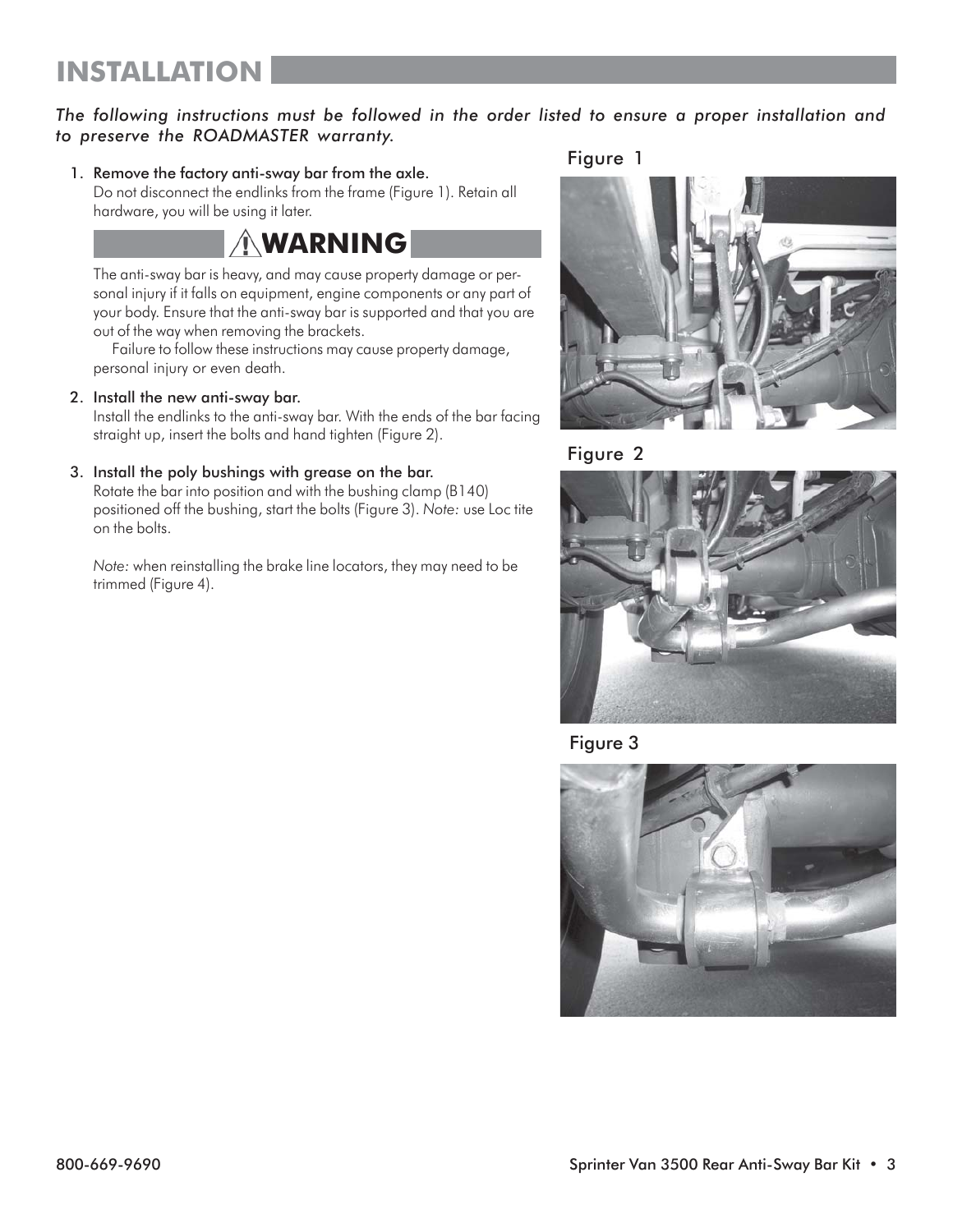## **INSTALLATION**

### *The following instructions must be followed in the order listed to ensure a proper installation and to preserve the ROADMASTER warranty.*

*Note:* when reinstalling the brake line locators, they may need to be trimmed (Figure 4).

- 4. Once the bolts are started on both sides, tighten them to the factory torque specifications. Then, tighten the endlink bolts.
- 5. Test drive and re-check all the hardware.

Figure 4



## **WARNING**

#### The anti-sway bar is not a load-bearing component

Do not tow or hoist the vehicle using the anti-sway bar or its mounting brackets as attachment points. The anti-sway bar is not designed to carry the weight of the vehicle and may collapse, which will damage the anti-sway bar components, the suspension, or other components. The vehicle will detach or fall, which may cause severe personal injury.

Failure to follow these instructions may result in property damage, personal injury or even death.